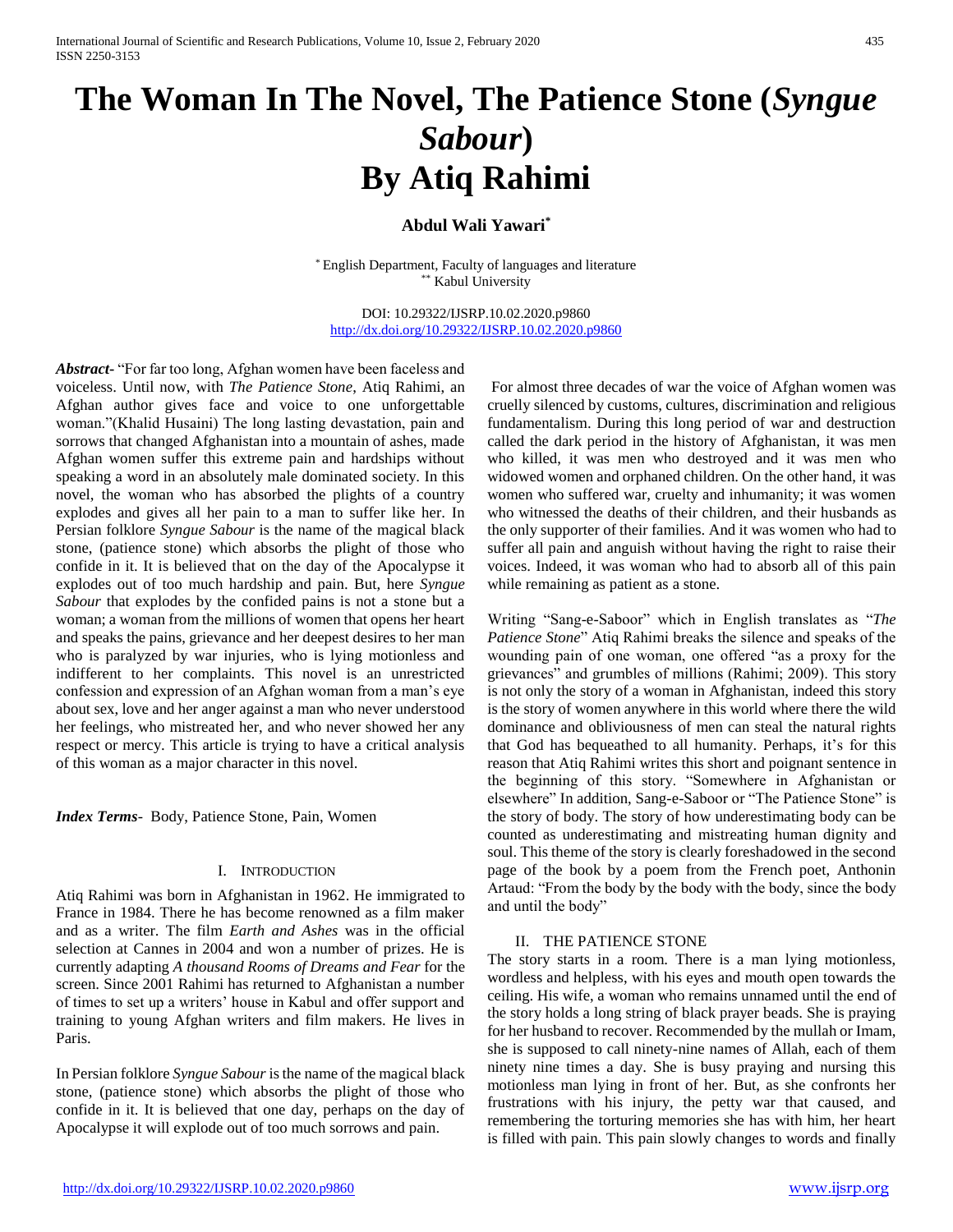to a one sided conversation with the man. War is going on. From the street the voices of gunfire are heard as the woman begins to reveal her aching mysteries:

> "I am going to tell you everything, my Sange-Saboor, everything. Until I set myself free from my pain, and my suffering." (P, 79)

She has always heard, but has not said a word. She has always suffered, but has remained silent like a patience stone. But now she is in the position of an addresser to say all that has been left unsaid. She has eventually gained the courage to speak and even call her husband Sang-e-Saboor, as she begins to reminisce to the depressing events of her wedding day.

> "…Anyway, they celebrated our engagement without the fiancé. Your mother said, don't worry, victory is coming! It will soon be the end of the war, we will be free, and my son will return! Nearly a year later your mother came back, victory was still a long way off. It's dangerous to leave a young, engaged woman with her parents for such a long time! She said. And so I have to be married, despite your absence. At the ceremony you were present in the form of a photo, and that wretched Khanjar (sword) which they put next to me in place of you. And I had to wait another three years for you",

> "At that time I didn't even question your absence it seemed so normal! You were at the front. You were fighting for freedom, for Allah." (P, 59)

Having surrendered to what Michel Foucault terms it "biopower" she is married to a man whom she has never met. Michel Foucault coined the word "biopower" to refer to a kind of dominant system of social control that effects the lives of very bodies, through individual self-discipline which we each adopt by subjugating ourselves. Individuals voluntarily control themselves by self-imposing conformity to cultural norms through selfsurveillance and self-disciplinary practice. Foucault tell us that this power or the power of social norms is not imposed from above by a dominant group but rather comes "from bellow". We are all the vehicles of power, because it's embedded in discourse and norms that are part of the habits and interactions of our everyday lives. She is a true example of such conformity. Being subject to the tricks played by such a destiny, she has married this man and has remained in a constant state of loneliness waiting for a man who exists for her only in the form of a photo. She has sacrificed her life, her body and her soul, and has blindly accepted to marry because she does not have the desire to fall out the norms and be known as a deviant. In this context the custom and the disastrous traditionalism of the society has left her paralyzed just like the body of her husband that lies in front of her. On the other hand, rules of a society are made for man and not the opposite, therefore, it should change in accord to the wills of humans. As Francis Fukuyama asserts "It's not the inner self that has to be made to confirm to society's rules, but society itself that needs to

change"(Fukuyama; 2018). But often such as in this context traditions and cultural norms are valued more than the lives of individuals, since it's easier to conform to it than to defy.

Moreover, in the quoted text, the man is present in the form of a sword beside the woman or bride. Perhaps, this symbolic comparison intends to highlight the value given to an individual as a human in the mentality of Afghan society and also, the shallow and primitive conception of courage and bravery. Perhaps, courage is not always going to war and being violent and bravery is not to be blind to the pain of human sufferings. Indeed, courage can be sacrificing, giving your most valuable thing for someone you love; courage is also meant forgiving.

Lost in pain and grief of her torturing memories she continues:

"I did everything I could to make you stay with me. Not just because I loved you, but so that you wouldn't abandon me. Without you, I didn't have anyone. They would all have sent me packing… I admit that… I wasn't very sure of myself. Wasn't sure I could love you… for three years I had been trying to imagine what you were like. .. And then one day you came. You slipped into the bed climbed on top of me. Rubbed yourself against me… and couldn't do it! In total darkness, with our hearts beating furiously, our breathing all jerky, our bodies streaming with sweat…", "after that I very quickly became used to you, to your clumsy body, your empty presence, which at that point I didn't know how to interpret." (P, 69)

We find glimpses of feminine selfhood gained by the woman as she begins to reveals her feelings, dreams and desires, loneliness, suppressed passions corresponding bodily and sexual experiences which distressed her like a punishing pain. The woman not only questions a dominant male view point, but society, custom, and an extremely ignorant male attitude towards women. Definitely, the writer addresses the circumstances of women confronting a society where women are left almost voiceless and overlooked as human beings that can have free desires, free wills and free personalities. As De Beauvoir posits women are the "second sex" which means women are defined in relation to men. However, in this context men supposedly consider woman as the other half according to islamic doctrine, which claims that god created woman from the left part of man's body, but even in this concept woman has been given an inferior status then man, since there is a general consensus that the right side of the body is more powerful therefore better than the left side.

As humans, women and men are dependent on each other in order to continue a social life, but in different aspects of life and in different societies this dependency differs. Especially, in a male dominated society like Afghanistan at the same time at war, women are marginalized by the brutality of war which is often thought of as a male phenomenon. In such a circumstance a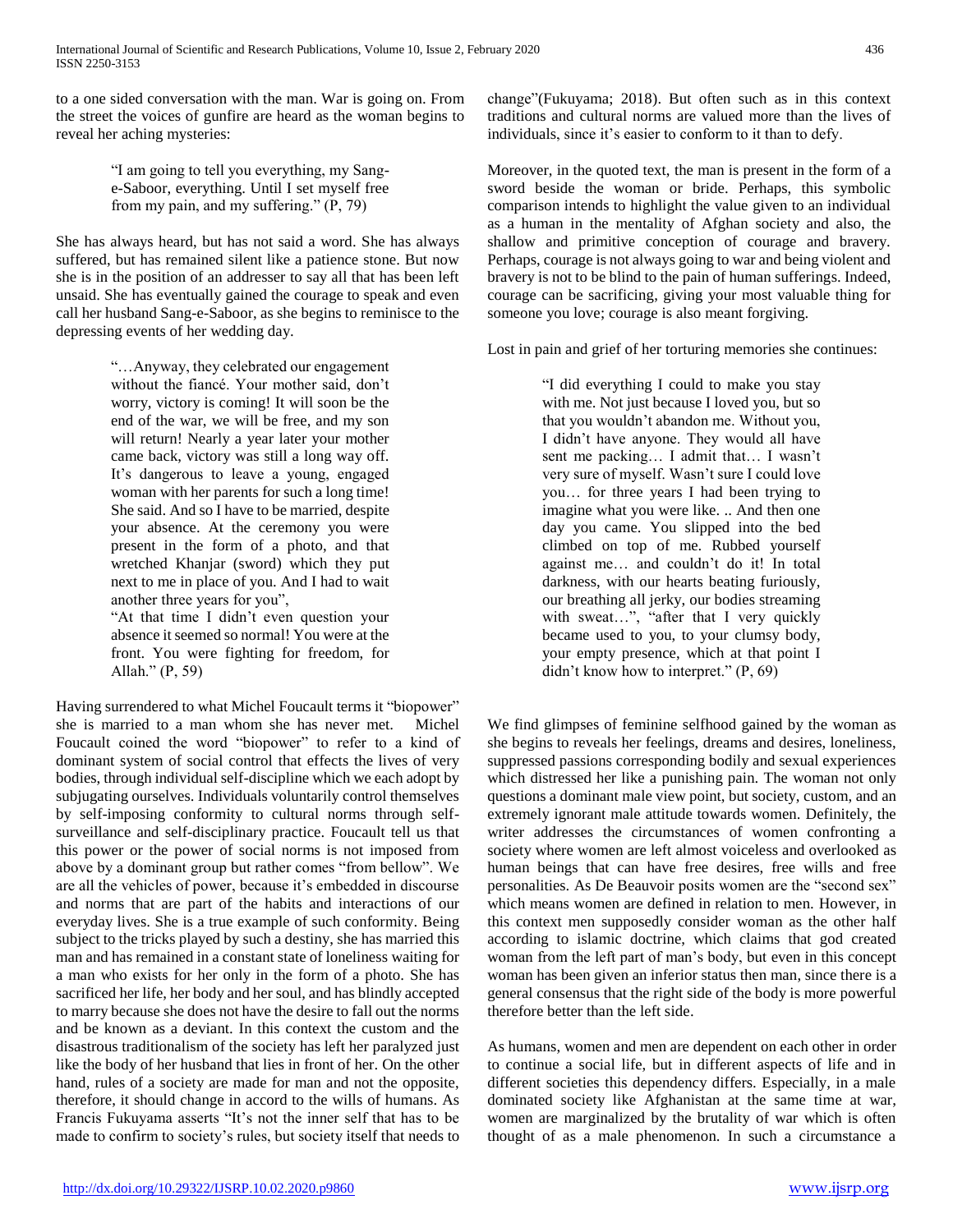woman like the woman in this story can do nothing but to wait for a man just because he is a man and can protect her against another man in the brutality of war and ferocity. Ultimately, in such a situation not only is the social roles, desires and identity of women are shaped according to the desires of a man, but also her body is claimed as property owned by a man.

> "Since I have been talking to you, getting angry with you, insulting you, telling you everything that I have kept hidden in my heart, and you not being able to reply, or do any thing at all…all of this has been soothing and comforting to me." (P, 74)

The more she speaks, the more daring she becomes. As she continuous to unfold her grieves, she comes out the boundaries of her woman-ness, becomes the body, strongly takes hold of her husband's body and reveals the tale of her owns. She tells the story of her body, the body she shared with others in order to reclaim her role as a woman with desires which had been lost at her first sexual encounter with her husband. As a matter of fact, in Afghanistan *Ghairat* or honor has been a very prevailing and strong part of an Afghan man's personality. This mentality objectifies women by possessing them; since, a true man of *Ghairat* or honor has the control of her woman so she does not intentionally or unintentionally harm the social reputation or honor of the family. Talking about body and soul she addresses her man and perhaps all men in her society:

> "You guys listen to your souls and nothing else. And it's not your stupid soul that is protecting me now, that's for sure. It's not your soul that is feeding the kids." (P, 117)

Throughout the story the woman is portrayed as a spiritual person. Every day she prays; she counts every name of Allah ninety-nine times a day to bring her husband back to life, but here we notice that she refers to soul by using the word "stupid". She might value spirituality and soul, but she resents it for it is worthless in that violent situation in the middle of war. Indeed, for any reason if in a society physical strength is valued more, man as a wise animal inevitably becomes central, and the dignity of soul is undermined. All that is needed is a strong body that can protect one against another in the wildness of war and hostilities. In such communities women as creatures possessing less physical strength than man remains as the victims. Therefore, she desperately rely on her husband lying brain dead in front of her. In fact, history has thought us that as far as we need violence to proof our existence in a society we have underestimated the power of our souls and valued the wildness of our bodies.

The woman goes further in unfolding her hidden agony and enigmas. She tells her most torturing riddles; the riddles that make her have nightmares and keeps her awake. She becomes daring and bold enough to manifest:

> "Those two girls are not yours! And do you know why? Because, you were the infertile one, not me! … Everyone thought it was me

who was infertile. Your mother wanted you to take another wife. And what would have happened to me? I would have become like my aunt." (P, 137)

Mavlana Balkhi posits that man and woman are similar and equal in spirit, but different in their physics or body. Woman and man have the same feelings and same sentiments, however physically they are different, and men are physically stronger. This complexity has led to miscalculations between the two genders in terms of understanding each other. They have been married for more than ten years, but have lived like strangers. There have been times they have lived under one roof, but their spirits have been miles away and they have never felt close enough to share their feelings. This chronic presence of detestation and distance has destroyed their life. They have not been able to respond to each other's emotional needs. As the woman says: "Oh my sang-e-Saboor when it's hard to be a woman, it becomes hard to be a man too!" (p, 138)

In summary, the woman as the main character of the story lives a life of misery and melancholy. War, bad culture, social norms, customs have put hands in hands to bring her such a destiny. Thus, when she reveals about her painful memories, she actually exposes these devastating realities that has caused her the sufferance. She lives in a society where despite all such sufferings that exist, very few people raise their voice to question or at least see the problems. People are used to ignore, stay silent and hide everything below the surface of daily life. Within the social order that the woman lives, as far as you can act and pretend that things are ok, no matter how much miseries are there in reality. This is the characteristic of the societies where its individuals always suffer and close their eyes to realities of life just in order to obey the rules and cultural norms of the society. Perhaps, it is for these reasons that Saboor is a name for all unnamed characters of the story, a name for the novel and a name for a war torn society that is left unchanged for centuries like a stone, and finally the last name of Allah. As patient as a stone, and as broken as a patience stone she repeats the last name of Allah just before she puts an end to her misery by killing the man. "Al Saboor, the patient! You are God, You exist, and do not move. You hear, and do not speak. You see, and cannot be seen! Like God, you are patient, immobile. And I am your messenger! Your prophet! I am your voice. And I am your gaze! Your hands! I reveal you al Saboor! Al saboor! Al saboor!" (P, 140)

#### **REFERENCES**

- [1] De Beauvoir, Simone. (1956) Second Sex. Jonathan Cape. London
- [2] Foucault, Michel. (1982) Beyond Structuralism and Hermeneutics. The University of Chicago Press. USA
- [3] Fukuyama, Francis (2018) Identity. Manipal Technologies Limited, India
- [4] Fernald, Anne E. (2006) 'Virginia Woolf: Feminism and the Reader'. Palgrave Macmillan. New York, USA.
- [5] Rahimı, Atiq. (2009), "The Patience Stone", Polly McLean. New York, USA.
- [6] Zeisler, Andi. (2008). ''Feminism and Pop Culture'', Seal Press. USA

#### AUTHORS

**First Author** – Abdul Wali Yawari, MA, Kabul University, awaliyawari@gmail.com